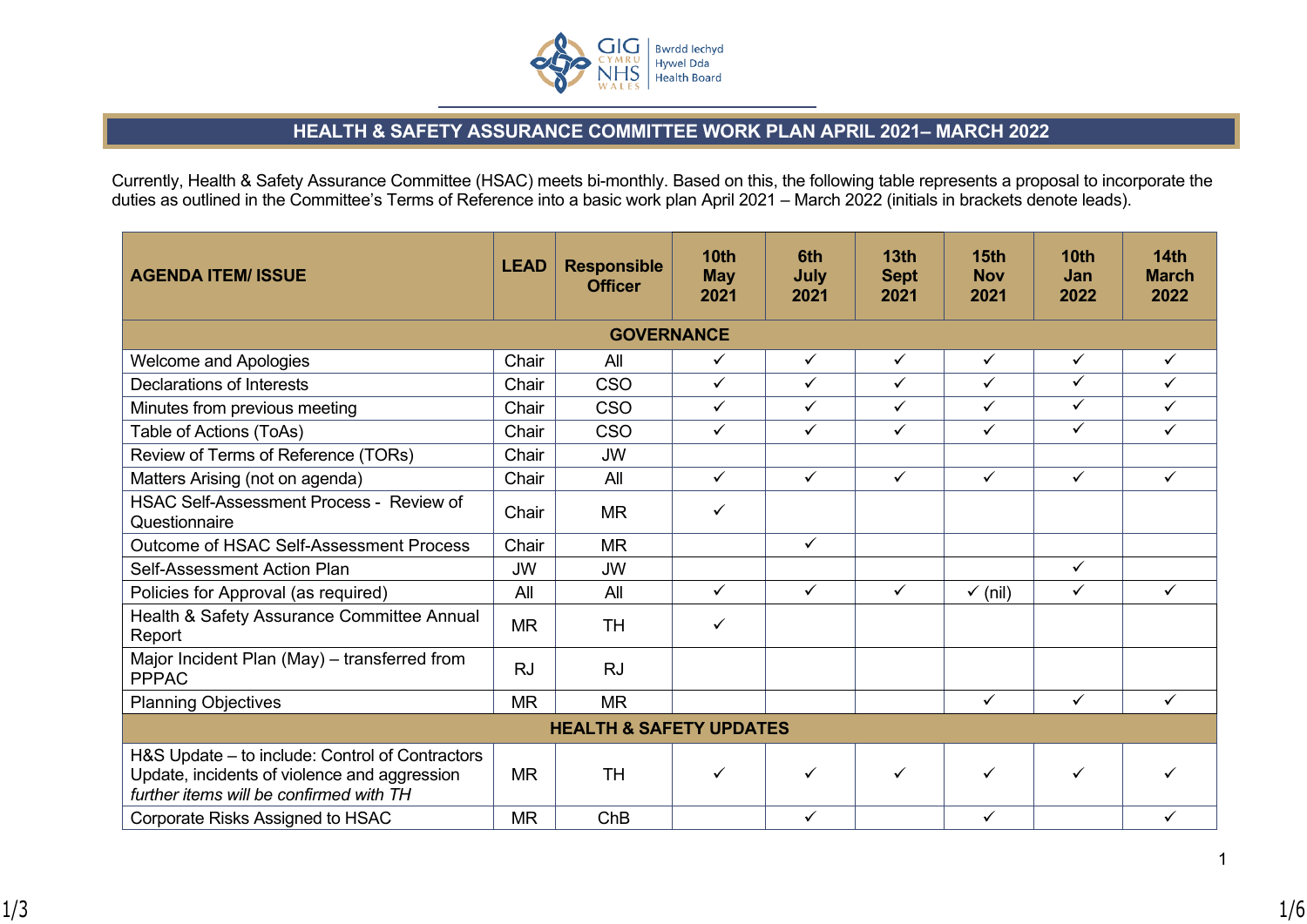| <b>AGENDA ITEM/ ISSUE</b>                                                                                                                    | <b>LEAD</b> | <b>Responsible</b><br><b>Officer</b> | <b>10th</b><br><b>May</b><br>2021 | 6th<br>July<br>2021 | 13 <sub>th</sub><br><b>Sept</b><br>2021 | 15 <sub>th</sub><br><b>Nov</b><br>2021 | 10 <sub>th</sub><br>Jan<br>2022 | 14 <sub>th</sub><br><b>March</b><br>2022 |
|----------------------------------------------------------------------------------------------------------------------------------------------|-------------|--------------------------------------|-----------------------------------|---------------------|-----------------------------------------|----------------------------------------|---------------------------------|------------------------------------------|
| Deep Dive Risk Review (2 Operational<br>Risks):                                                                                              |             |                                      |                                   |                     |                                         |                                        |                                 |                                          |
| Needle Stick Injuries Update Deep Dive                                                                                                       | <b>MR</b>   | <b>TH</b>                            |                                   | $\checkmark$        |                                         |                                        |                                 |                                          |
| <b>Manual Handling Deep Dive</b>                                                                                                             | <b>MR</b>   | <b>TH</b>                            |                                   |                     |                                         | $\checkmark$                           |                                 |                                          |
| Management of Violence & Aggression Deep<br><b>Dive</b>                                                                                      | <b>MR</b>   | <b>TH</b>                            |                                   |                     | $\checkmark$                            |                                        |                                 |                                          |
| Premises and Security Update Deep Dive                                                                                                       | <b>AC</b>   | <b>RE</b>                            |                                   |                     |                                         | $\checkmark$                           |                                 |                                          |
| <b>COSHH Deep Dive</b>                                                                                                                       | <b>MR</b>   | <b>TH</b>                            |                                   |                     |                                         |                                        | $\checkmark$                    |                                          |
| <b>Electrical Safety Deep Dive</b>                                                                                                           | <b>MR</b>   | <b>TH</b>                            |                                   |                     |                                         |                                        |                                 | $\checkmark$                             |
| Health & Safety Regulations ('6-Pack')                                                                                                       | <b>MR</b>   | <b>TH</b>                            | $\checkmark$                      | $\checkmark$        | $\checkmark$                            | $\checkmark$ (nil)                     | $\checkmark$                    | ✓                                        |
| Health and Safety Executive Enforcement<br><b>Action Update</b>                                                                              | <b>MR</b>   | <b>TH</b>                            | ✓                                 |                     | $\checkmark$                            | $\checkmark$                           |                                 |                                          |
| PREVENT and CONTEST Update                                                                                                                   | <b>MR</b>   | <b>PL</b>                            | $\checkmark$                      |                     |                                         | $\checkmark$                           |                                 |                                          |
| <b>Emergency Management Planning (Transferred</b><br>from PPPAC) (Next Update May 2022)                                                      | <b>RJ</b>   | <b>RJ</b>                            |                                   |                     |                                         |                                        |                                 |                                          |
| Fire Safety Update Report (From July 21<br>includes Fire Action Update and Fire Safety<br>Governance Review - formerly separate<br>reports). | <b>AC</b>   | <b>RE</b>                            | ✓                                 | ✓                   | ✓                                       | ✓                                      | ✓                               | ✓                                        |
| Fire Safety Audit System Report 2020/21                                                                                                      | <b>AC</b>   | <b>RE</b>                            |                                   |                     | $\checkmark$                            |                                        |                                 |                                          |
| <b>Hazardous Substances and Environmental</b><br>Safety (COSHH)                                                                              | <b>MR</b>   | <b>TH</b>                            |                                   | $\checkmark$        |                                         |                                        |                                 |                                          |
| Lifting Operations and Lifting Equipment<br><b>Regulations (LOLER)</b>                                                                       | <b>CH</b>   | <b>CH</b>                            |                                   |                     |                                         |                                        |                                 | ✓                                        |
| <b>ADMINISTRATION</b>                                                                                                                        |             |                                      |                                   |                     |                                         |                                        |                                 |                                          |
| Agenda setting meeting with Chair & Exec Lead<br>(at least 6 weeks before the meeting)                                                       | CSO         | CSO                                  | ✓                                 | $\checkmark$        | $\checkmark$                            | $\checkmark$                           | $\checkmark$                    | $\checkmark$                             |
| Draft agenda to Exec Team prior to issue.                                                                                                    | <b>CSO</b>  | <b>CSO</b>                           | $\checkmark$                      | $\checkmark$        | $\checkmark$                            | $\checkmark$                           | $\checkmark$                    | ✓                                        |
| Call for papers (at least 4 weeks before the<br>meeting to receive papers at least 14 days<br>before the meeting)                            | <b>CSO</b>  | <b>CSO</b>                           | ✓                                 | $\checkmark$        | $\checkmark$                            | $\checkmark$                           | $\checkmark$                    | ✓<br>$\overline{2}$                      |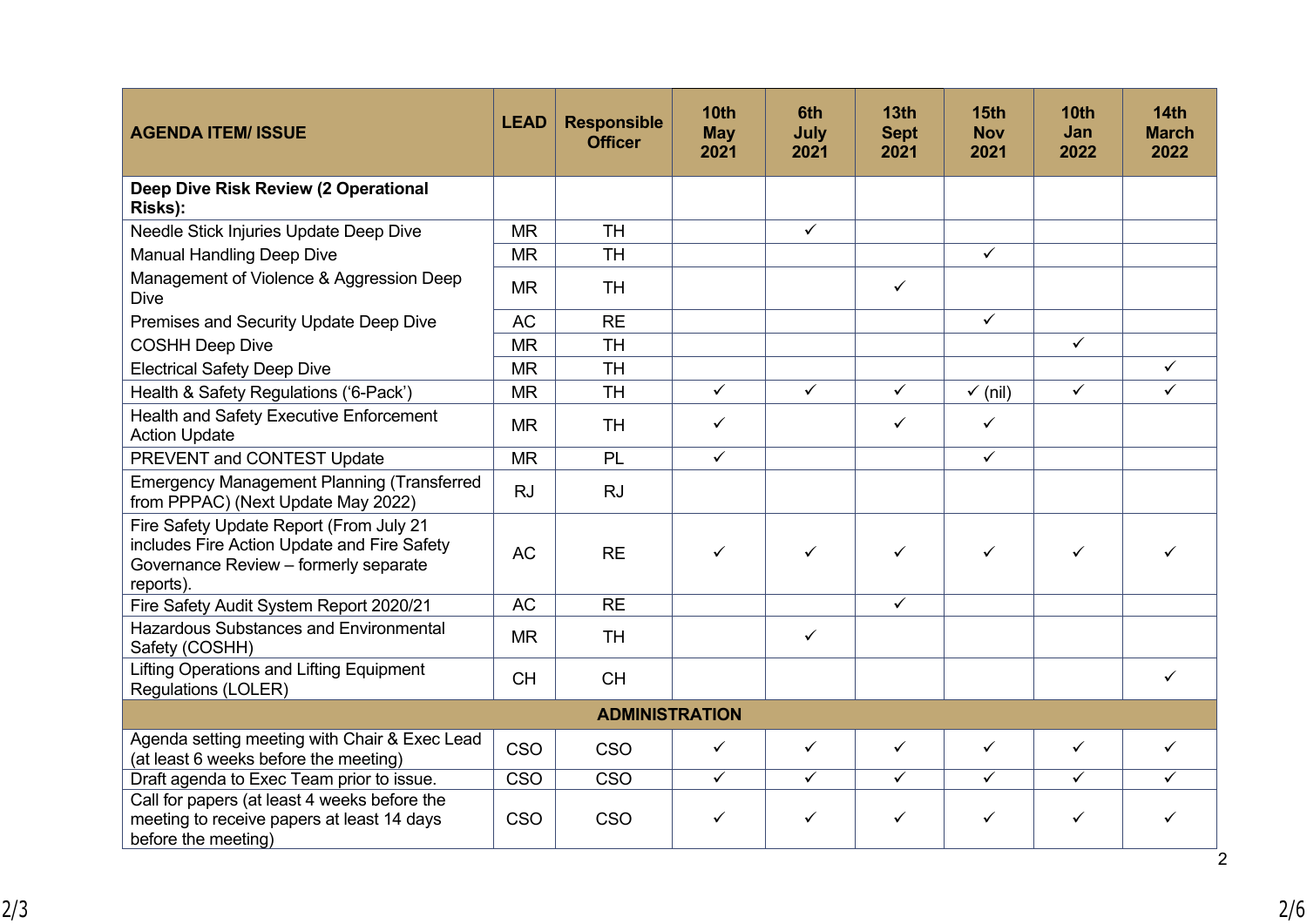| <b>AGENDA ITEM/ ISSUE</b>                                                                                                   | <b>LEAD</b> | <b>Responsible</b><br><b>Officer</b> | 10 <sub>th</sub><br><b>May</b><br>2021 | 6th<br>July<br>2021 | 13 <sub>th</sub><br><b>Sept</b><br>2021 | 15 <sub>th</sub><br><b>Nov</b><br>2021 | 10th<br>Jan<br>2022 | 14th<br><b>March</b><br>2022 |
|-----------------------------------------------------------------------------------------------------------------------------|-------------|--------------------------------------|----------------------------------------|---------------------|-----------------------------------------|----------------------------------------|---------------------|------------------------------|
| Disseminate agenda & papers 7 days prior to<br>the meeting                                                                  | <b>CSO</b>  | <b>CSO</b>                           |                                        |                     |                                         |                                        |                     |                              |
| Type up minutes and TOA within 7 days of the<br>meeting                                                                     | <b>CSO</b>  | <b>CSO</b>                           |                                        |                     |                                         |                                        |                     |                              |
| Circulate minutes & TOA to Committee for<br>comments, points of accuracy & matters arising<br>within 10 days of the meeting | <b>CSO</b>  | <b>CSO</b>                           |                                        |                     |                                         |                                        |                     |                              |
| Chase updates on TOA before the next meeting<br>and RAG rate                                                                | <b>CSO</b>  | <b>CSO</b>                           | ✓                                      |                     |                                         |                                        | ✓                   |                              |
| Record and track the TOA as part of the<br>decision tracker                                                                 | <b>CSO</b>  | <b>CSO</b>                           |                                        |                     |                                         |                                        | ✓                   |                              |
| Produce written update report for Board                                                                                     | <b>CSO</b>  | <b>CSO</b>                           | ✓                                      | ✓                   | $\checkmark$                            | ✓                                      | ✓                   | ✓                            |
| Prepare schedule of meetings                                                                                                | <b>CSO</b>  | <b>CSO</b>                           |                                        |                     |                                         |                                        |                     |                              |
| <b>HSAC Annual Work Plan</b>                                                                                                | <b>CSO</b>  | <b>CSO</b>                           | ✓                                      |                     |                                         |                                        | ✓                   |                              |

## **Initials**

| CSO – Committee Services Officer | TH- Tim Harrison    |
|----------------------------------|---------------------|
| JH –Judith Hardisty              | RE – Rob Elliott    |
| MR – Mandy Rayani                | ChB-Charlotte Beare |
| JW – Jo Wilson                   | $PL$ – Phil Lloyd   |
| AC- Andrew Carruthers            | RJ – Ros Jervis     |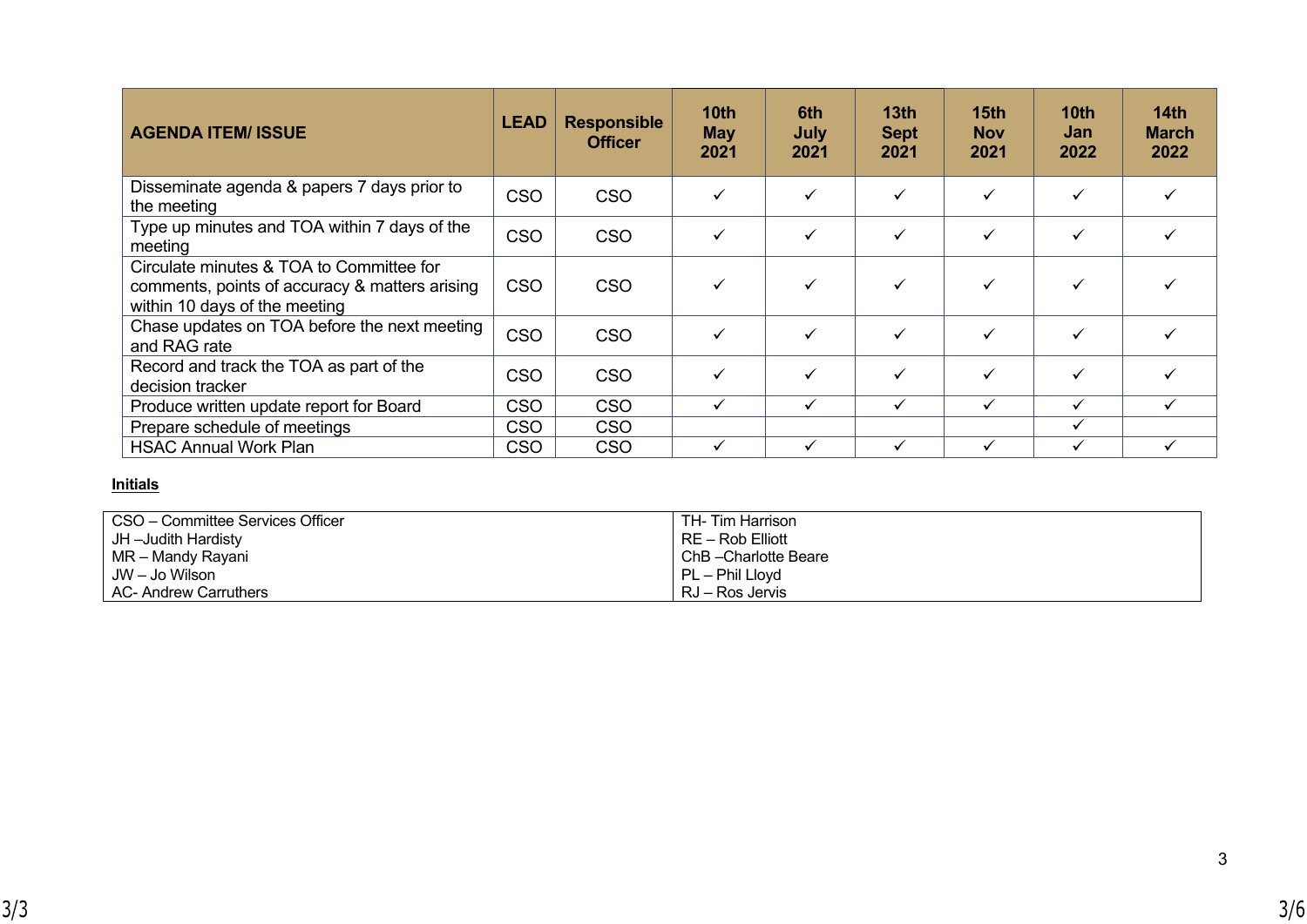

## **HEALTH & SAFETY ASSURANCE COMMITTEE WORK PLAN APRIL 2022 – MARCH 2023**

Currently, Health & Safety Assurance Committee (HSAC) meets bi-monthly. Based on this, the following table represents a proposal to incorporate the duties as outlined in the Committee's Terms of Reference into a basic work plan April 2022 – March 2023.

| <b>AGENDA ITEM/ ISSUE</b>                                                                                                                            | <b>LEAD</b>       | <b>Responsible</b><br><b>Officer</b> | <b>May</b><br>2022 | July<br>2022 | <b>Sept</b><br>2022 | <b>Nov</b><br>2022 | Jan<br>2023             | <b>March</b><br>2023 |  |  |
|------------------------------------------------------------------------------------------------------------------------------------------------------|-------------------|--------------------------------------|--------------------|--------------|---------------------|--------------------|-------------------------|----------------------|--|--|
|                                                                                                                                                      | <b>GOVERNANCE</b> |                                      |                    |              |                     |                    |                         |                      |  |  |
| <b>Welcome and Apologies</b>                                                                                                                         | Chair             | All                                  | ✓                  | $\checkmark$ | $\checkmark$        | $\checkmark$       | ✓                       | $\checkmark$         |  |  |
| Declarations of Interests                                                                                                                            | Chair             | <b>CSO</b>                           | $\checkmark$       | $\checkmark$ | $\checkmark$        | $\checkmark$       | $\checkmark$            | $\checkmark$         |  |  |
| Minutes from previous meeting                                                                                                                        | Chair             | <b>CSO</b>                           | ✓                  | $\checkmark$ | $\checkmark$        | $\checkmark$       | $\checkmark$            | $\checkmark$         |  |  |
| Table of Actions (ToAs)                                                                                                                              | Chair             | <b>CSO</b>                           | $\checkmark$       | $\checkmark$ | $\checkmark$        | $\checkmark$       | $\overline{\checkmark}$ | $\checkmark$         |  |  |
| Review of Terms of Reference (TORs)                                                                                                                  | Chair             | <b>JW</b>                            | $\checkmark$       |              |                     |                    |                         |                      |  |  |
| Matters Arising (not on agenda)                                                                                                                      | Chair             | All                                  | $\checkmark$       | $\checkmark$ | $\checkmark$        | $\checkmark$       | $\checkmark$            | $\checkmark$         |  |  |
| <b>HSC Self-Assessment Process - Share</b><br>Questionnaire                                                                                          | Chair             | <b>MR</b>                            |                    | $\checkmark$ |                     |                    |                         |                      |  |  |
| Outcome Report/Action Plan of HSC Self-<br><b>Assessment Process</b>                                                                                 | Chair             | <b>MR</b>                            |                    |              |                     | ✓                  |                         |                      |  |  |
| Policies for Approval (as required)                                                                                                                  | All               | All                                  | $\checkmark$       | $\checkmark$ | $\checkmark$        | $\checkmark$       | $\checkmark$            | $\checkmark$         |  |  |
| Health & Safety Assurance Committee Annual<br>Report                                                                                                 | <b>MR</b>         | <b>TH</b>                            | $\checkmark$       |              |                     |                    |                         |                      |  |  |
| Major Incident Plan (May) - transferred from<br><b>PPPAC</b>                                                                                         | <b>RJ</b>         | <b>RJ</b>                            | $\checkmark$       |              |                     |                    |                         |                      |  |  |
| <b>Planning Objectives</b>                                                                                                                           | <b>MR</b>         | <b>MR</b>                            | $\checkmark$       | $\checkmark$ | $\checkmark$        | $\checkmark$       | $\checkmark$            | $\checkmark$         |  |  |
| <b>HEALTH &amp; SAFETY UPDATES</b>                                                                                                                   |                   |                                      |                    |              |                     |                    |                         |                      |  |  |
| H&S Update - to include: Control of<br>Contractors Update, incidents of violence and<br>aggression further items will be confirmed with<br><b>TH</b> | <b>MR</b>         | <b>TH</b>                            | $\checkmark$       | ✓            | ✓                   | ✓                  | ✓                       |                      |  |  |
| <b>Corporate Risks Assigned to HSAC</b>                                                                                                              | <b>MR</b>         | ChB                                  |                    | $\checkmark$ |                     | ✓                  |                         | $\checkmark$         |  |  |

1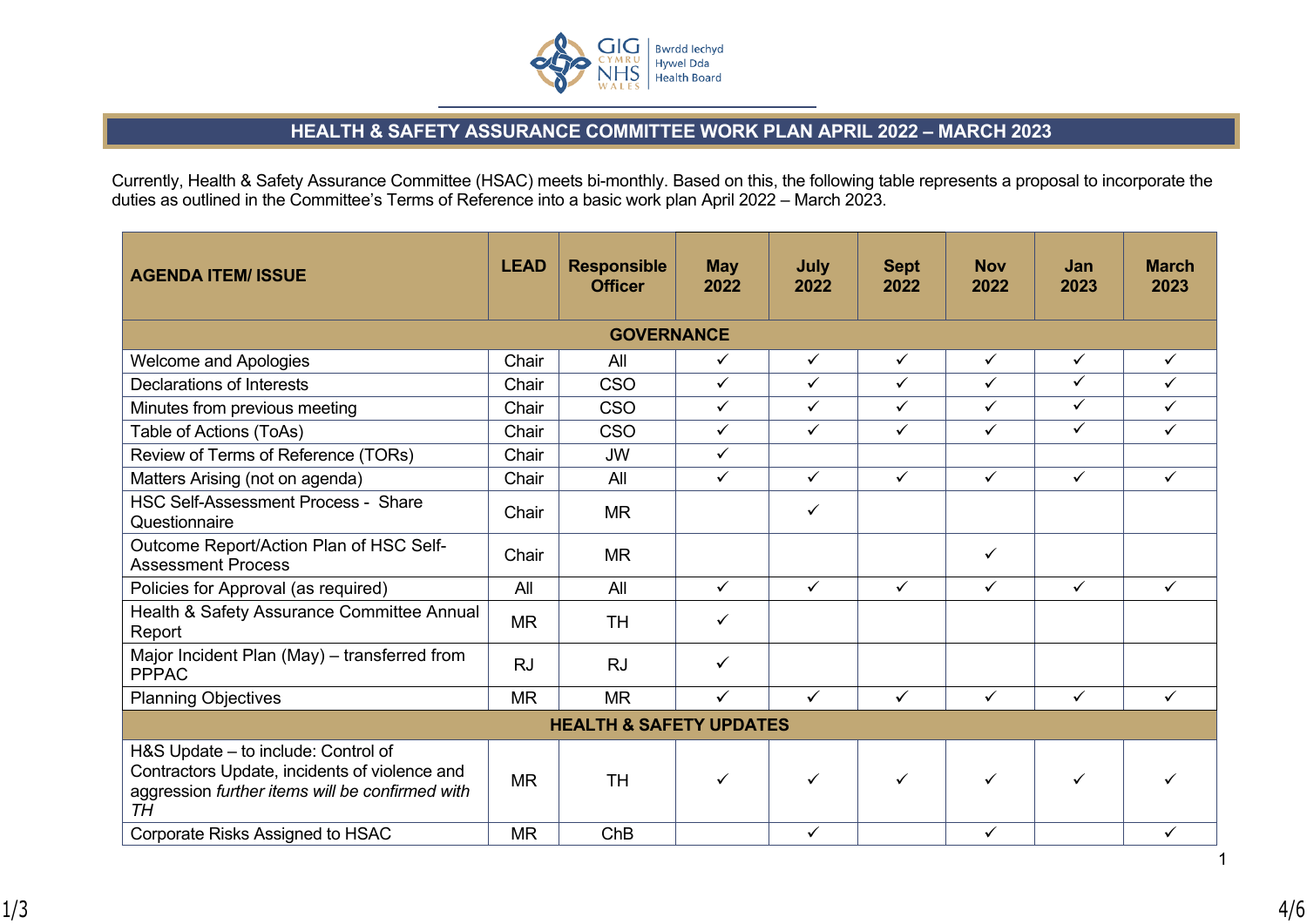| <b>AGENDA ITEM/ ISSUE</b>                                                                                                   | <b>LEAD</b> | <b>Responsible</b><br><b>Officer</b> | <b>May</b><br>2022 | July<br>2022 | <b>Sept</b><br>2022     | <b>Nov</b><br>2022 | Jan<br>2023  | <b>March</b><br>2023 |
|-----------------------------------------------------------------------------------------------------------------------------|-------------|--------------------------------------|--------------------|--------------|-------------------------|--------------------|--------------|----------------------|
| Deep Dive Risk Review (2 Operational<br>Risks):                                                                             |             |                                      |                    |              |                         |                    |              |                      |
| Display Screen Equipment (including agile<br>working)                                                                       | <b>MR</b>   | <b>TH</b>                            | $\checkmark$       |              |                         |                    |              |                      |
|                                                                                                                             |             |                                      |                    |              |                         |                    |              |                      |
| Health & Safety Regulations ('6-Pack')                                                                                      | <b>MR</b>   | <b>TH</b>                            | $\checkmark$       | $\checkmark$ | $\checkmark$            | $\checkmark$       | $\checkmark$ | $\checkmark$         |
| PREVENT and CONTEST Update                                                                                                  | <b>MR</b>   | PL                                   | $\checkmark$       |              |                         | $\checkmark$       |              |                      |
| <b>Emergency Planning (Transferred from</b><br>PPPAC)                                                                       | <b>RJ</b>   | <b>RJ</b>                            |                    |              |                         |                    |              |                      |
| Fire Safety Update Report                                                                                                   | <b>AC</b>   | <b>RE</b>                            | $\checkmark$       | $\checkmark$ | $\checkmark$            | $\checkmark$       | $\checkmark$ | $\checkmark$         |
| Fire Safety Audit System Report 2021/22                                                                                     | <b>AC</b>   | <b>RE</b>                            |                    |              | $\overline{\checkmark}$ |                    |              |                      |
| <b>COSHH Update Report</b>                                                                                                  | <b>TH</b>   | <b>TH</b>                            |                    | $\checkmark$ |                         |                    |              |                      |
| <b>Operational Security Model Update</b>                                                                                    | MR/AC       | MR/AC                                |                    | $\checkmark$ |                         |                    |              |                      |
| <b>Bariatric Equipment Update</b>                                                                                           | <b>TH</b>   | <b>TH</b>                            | $\checkmark$       |              |                         |                    |              |                      |
|                                                                                                                             |             | <b>ADMINISTRATION</b>                |                    |              |                         |                    |              |                      |
| Agenda setting meeting with Chair & Exec<br>Lead (at least 6 weeks before the meeting)                                      | <b>CSO</b>  | CSO                                  | $\checkmark$       | $\checkmark$ | $\checkmark$            | $\checkmark$       | $\checkmark$ | $\checkmark$         |
| Draft agenda to Exec Team prior to issue.                                                                                   | <b>CSO</b>  | <b>CSO</b>                           | $\checkmark$       | $\checkmark$ | $\checkmark$            | $\checkmark$       | $\checkmark$ | ✓                    |
| Call for papers (at least 4 weeks before the<br>meeting to receive papers at least 14 days<br>before the meeting)           | <b>CSO</b>  | <b>CSO</b>                           | $\checkmark$       | $\checkmark$ | $\checkmark$            | $\checkmark$       | ✓            | ✓                    |
| Disseminate agenda & papers 7 days prior to<br>the meeting                                                                  | CSO         | <b>CSO</b>                           | $\checkmark$       | $\checkmark$ | $\checkmark$            | $\checkmark$       | $\checkmark$ | $\checkmark$         |
| Type up minutes and TOA within 7 days of the<br>meeting                                                                     | <b>CSO</b>  | <b>CSO</b>                           | $\checkmark$       | $\checkmark$ | $\checkmark$            | $\checkmark$       | $\checkmark$ | ✓                    |
| Circulate minutes & TOA to Committee for<br>comments, points of accuracy & matters arising<br>within 10 days of the meeting | <b>CSO</b>  | <b>CSO</b>                           | $\checkmark$       | $\checkmark$ | $\checkmark$            | $\checkmark$       | ✓            | ✓                    |
| Chase updates on TOA before the next                                                                                        | CSO         | CSO                                  | $\checkmark$       | $\checkmark$ | $\checkmark$            | $\checkmark$       | ✓            | $\checkmark$         |